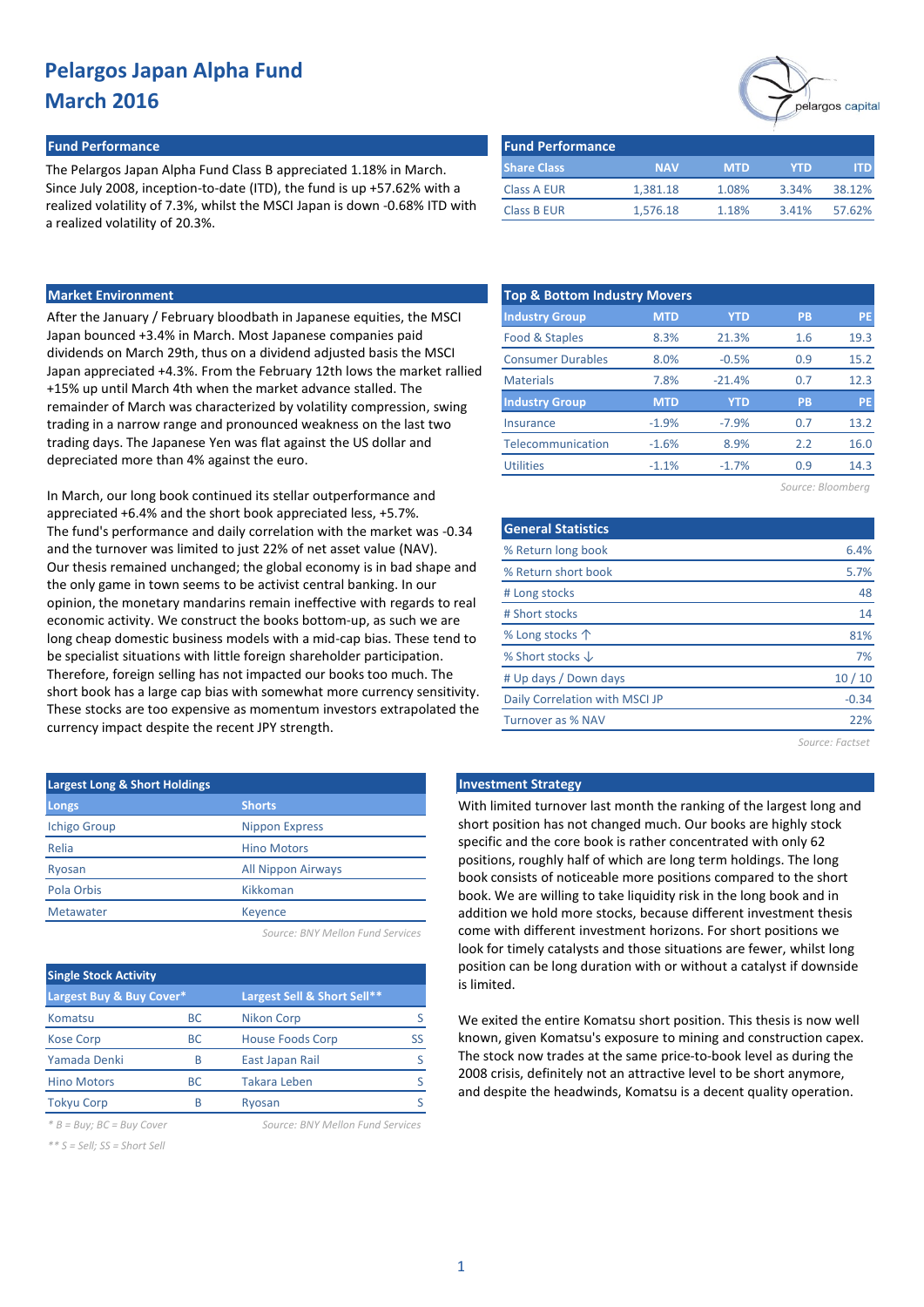## **Investment Strategy**

Our long term core long positions Ichigo Group and Takara Leben shot the lights out in March. Ichigo's stock appreciated 23% and Takara Leben +11%.

The top 5 winning positions are almost all purely domestic businesses, which is partly a reflection of our positioning. On the short side, we gained 0.5% in Hino last month and lost 0.3% this month. Whilst Kose dropped 12% in February the stock bounced back +13%, it made a full round-trip and we lost again what we made last month.

Despite the long book performing better than the short book we experienced some performance headwind by shorting high price momentum, high earnings momentum consumer staples stocks, which are trading at outrageous multiples. On the other hand, our shorts include cyclical stocks where investors, buy and sell side, underappreciate the earnings deterioration.

The largest net long position remained in the Financials sector. This allocation consists to a large extend of boring, good oldfashioned real estate investment trusts (REITS), which we picked for its high dividends and prospective dividend growth.

The Food & Staples sector was actually the best performing sector last month. It is classical bear market behavior when defensive sectors outperform in a bounce.









*Source: Factset\**



| <b>Top Gainers &amp; Losers</b> |  |        |                       |   |          |  |  |  |  |  |
|---------------------------------|--|--------|-----------------------|---|----------|--|--|--|--|--|
| <b>Gainers</b>                  |  | $CTR*$ | <b>Losers</b>         |   | $CTR*$   |  |  |  |  |  |
| <b>Ichigo Group</b>             |  | 0.8%   | <b>Hino Motors</b>    |   | $-0.3%$  |  |  |  |  |  |
| Takara Leben                    |  | 0.4%   | Komatsu               | S | $-0.3%$  |  |  |  |  |  |
| <b>Metawater</b>                |  | 0.4%   | <b>Kose Corp</b>      | ς | $-0.3%$  |  |  |  |  |  |
| Chiyoda Co                      |  | 0.3%   | <b>Nippon Express</b> | ς | $-0.1%$  |  |  |  |  |  |
| Pola Orbis                      |  | 0.3%   | Yamada Denki          |   | $-0.1\%$ |  |  |  |  |  |

*\*CTR = Contribution Source: Factset*



*Source: UBS PAS*

On a daily basis we track a number of style factors based on our proprietary quant model. This helps us to detect dislocation within the market. In addition, it helps our understanding of style trends and investor's behavior in Japan.

The value factor performed better compared to last month, especially Enterprise Value-to-Earnings Before Interest Tax Depreciation and Amortization (EV/EBITDA). In addition, low Price-to-Earnings (P/E) stocks and high dividend yield stocks performed well.

On all these measures, the long book has better characteristics compared to the short book. The EV/EBITDA of the long book is 8.7x compared to 11.1x for the short book. The dividend yield of the long book is 2.0% compared to 1.5% in the short book.

The momentum exposure (spread between long and short book) is close to non-existent on a 9-month basis and on a 6-month basis it is +7.3% for the long book and +2.5% for the short book.

The price-to-book (P/B) spread remained similar to last month with the long book's P/B of 1.6x compared to 2.0x for the short book. Given our value approach we have a strong preference for cash rich companies.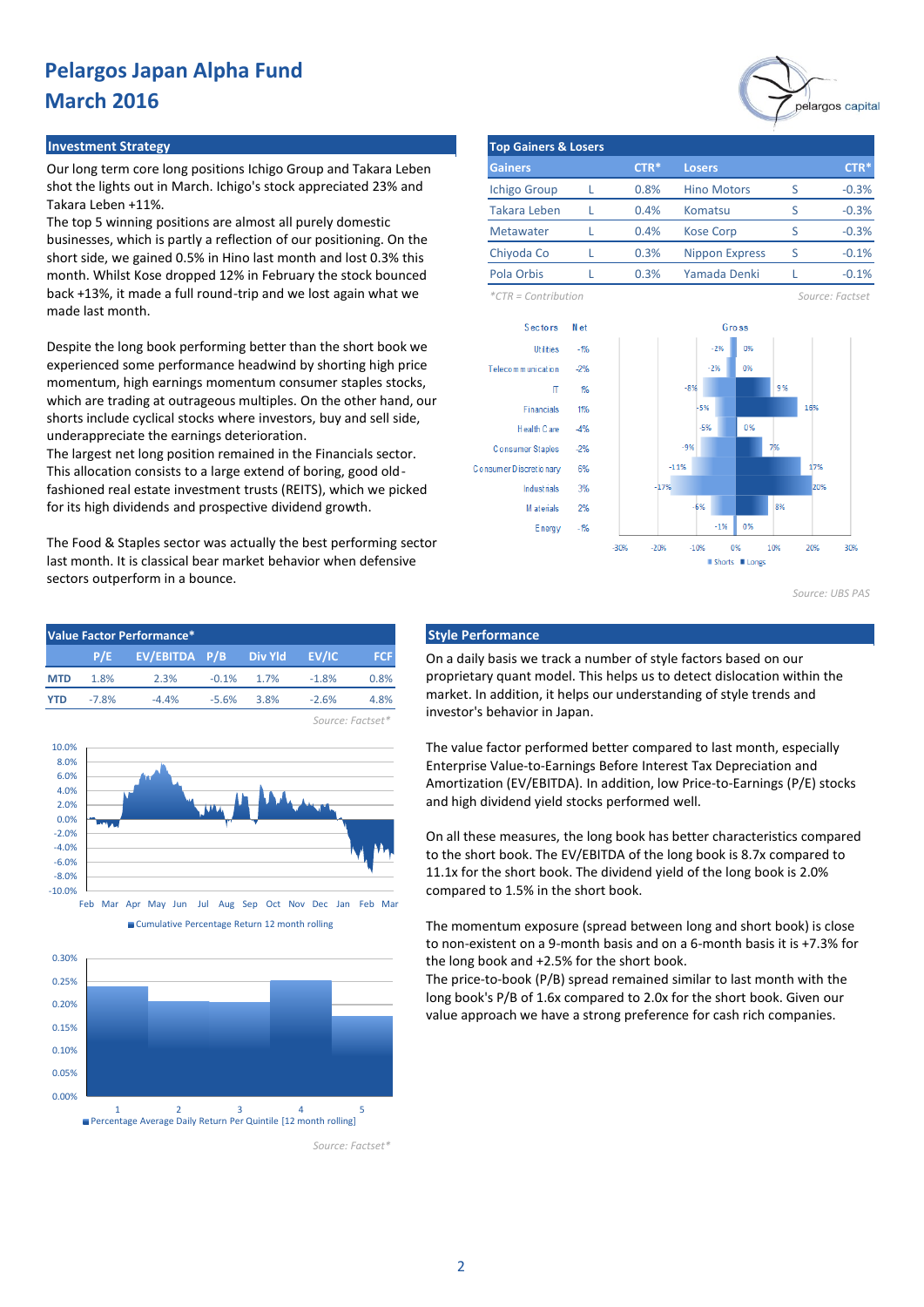## **Risk Measurement and Management**

The chart below shows the rolling 12-month net and gross exposure for the fund. The exposures are shown as 10 (trading) days moving averages. At the end of March the gross exposure stood at 140%, the delta adjusted gross exposure was 160%.

The net exposure stood at 33%. After the recent bounce in the market, spot volatility collapsed and we found downside protection cheap enough to re-establish sizeable downside protection. Including the index put option protection the delta adjusted net exposure stood at 11%. The ex-ante volatility based on daily data over the past 1 year was just 5.7% with an ex-ante beta of close to 0%. Partly because of the REIT exposure, and the fund's lack of bank exposure, the beta of the long book was 0.87. Historically, we have a preference for being long low beta stocks.



| <b>Fund Overview</b>   |        |                 |
|------------------------|--------|-----------------|
|                        | Long   | <b>Short</b>    |
| Price to Earnings (PE) | 17.5   | 23.2            |
| EV/EBITDA              | 8.7    | 11.1            |
| Price to Book (PB)     | 1.6    | 2.0             |
| <b>Dividend Yield</b>  | 2.0    | 1.5             |
| EV/IC                  | 1.1    | 1.8             |
| 1 month momentum       | 7.3    | 4.3             |
| 6 month momentum       | 7.3    | 2.5             |
| 9 month momentum       | 0.7    | $-1.8$          |
| Earnings momentum (1M) | $-5.1$ | 4.0             |
| Earnings momentum (3M) | $-9.0$ | 1.4             |
| <b>CFROI</b>           | 7.0%   | 7.9%            |
| Cash/MarketValue       | 30.5%  | 20.0%           |
|                        |        | Source: Factset |
| <b>Style Exposure</b>  |        |                 |
|                        | Long   | <b>Short</b>    |

| <b>PRIME LAPOSULE</b> |       |              |  |  |  |  |  |
|-----------------------|-------|--------------|--|--|--|--|--|
|                       | Long  | <b>Short</b> |  |  |  |  |  |
| <b>Beta</b>           | 0.87  | 0.96         |  |  |  |  |  |
| Volatility            | 23.2% | 25.2%        |  |  |  |  |  |
| Debt-to-equity        | 2%    | 33%          |  |  |  |  |  |
|                       |       |              |  |  |  |  |  |

*Source: UBS PAS*

pelargos capital

| <b>Risk Statistics Delta Adjusted</b>  |       |
|----------------------------------------|-------|
| Volatility (ex-ante; 1yr daily data)   | 5.7%  |
| Volatility (ex-ante; 5yr monthly data) | 4.7%  |
| Var (99%, 5 days)                      | 1.5%  |
| Beta (ex-ante)                         | -0.02 |
|                                        |       |

*Source: BNY Mellon Fund Services\* Source: GS and UBS PAS*

#### **Outlook**

*Strategic Framework - Outlook 1st half of 2016* 

The six year bull cycle in global equities is over. Last year's correction was the initial leg down in a cyclical bear market. The FED induced policy divergence resulted in universal US dollar strength and a substantial drain on global US dollar liquidity. With such drastic tightening, commodity prices collapsed and related credit suffered. We think, this cycle is only mid-way and it will end with a major liquidity event. Investors across asset classes are in the process of re-pricing risk, not only economic risk but also liquidity risk. The period of central banks suppressing risk premia through monetary activism has come to a halt and the price we pay for ultra low interest rates is capital misallocation. In our opinion, the US FED's 'normalization' of interest rates is built on the faulty assumption that the US economy can stand on its own feet. Due to central banks' intervention it is impossible to distinguish noise from signal. For us, it seems that the US recovery is asset price led and therefore a phony construct, which easily unravels once asset prices revert. 2016 has all the hallmarks of a proper cyclical bear market. For the time being, the FED does not come to the rescue. Getting off the zero bound is easier said than done, as the Japanese found out a decade ago.

### *Tactical assessment – Outlook April 2016*

The grand experiment of blunt and obvious price manipulation by central banks becomes increasingly grotesque. It is estimated that globally there are now more than 7 trillion US dollar worth of negative yielding bonds outstanding. The majority of market participants and agents in the real economy find this phenomenon utterly absurd. However, the Professors at the central banks abolished common sense, deemed logical thinking obsolete and certainly not worthy of the ivory towers. The thinking goes, if central banking alchemy does not work it was not big enough, whilst if causalities make it seem effective, more needs to be done. Monetary policy has turned into fiscal policy without the democratic checks-and-balances. Unintended consequences are plentiful, on one hand suppressing risk leads to capital mis-allocation and deflationary forces will be exacerbated as consumers maintain excessive consumption and producers avoid capacity reduction as lower capital costs justify excess returns. Too low interest rates pull consumption forward and postpone failure, not a hallmark of a healthy economic system. Therefore we continue to operate under the assumption of continued meager growth, low returns and deflationary tendencies. That said, the current bear market is in full swing, we are well positioned and will take advantage once the fire sale starts.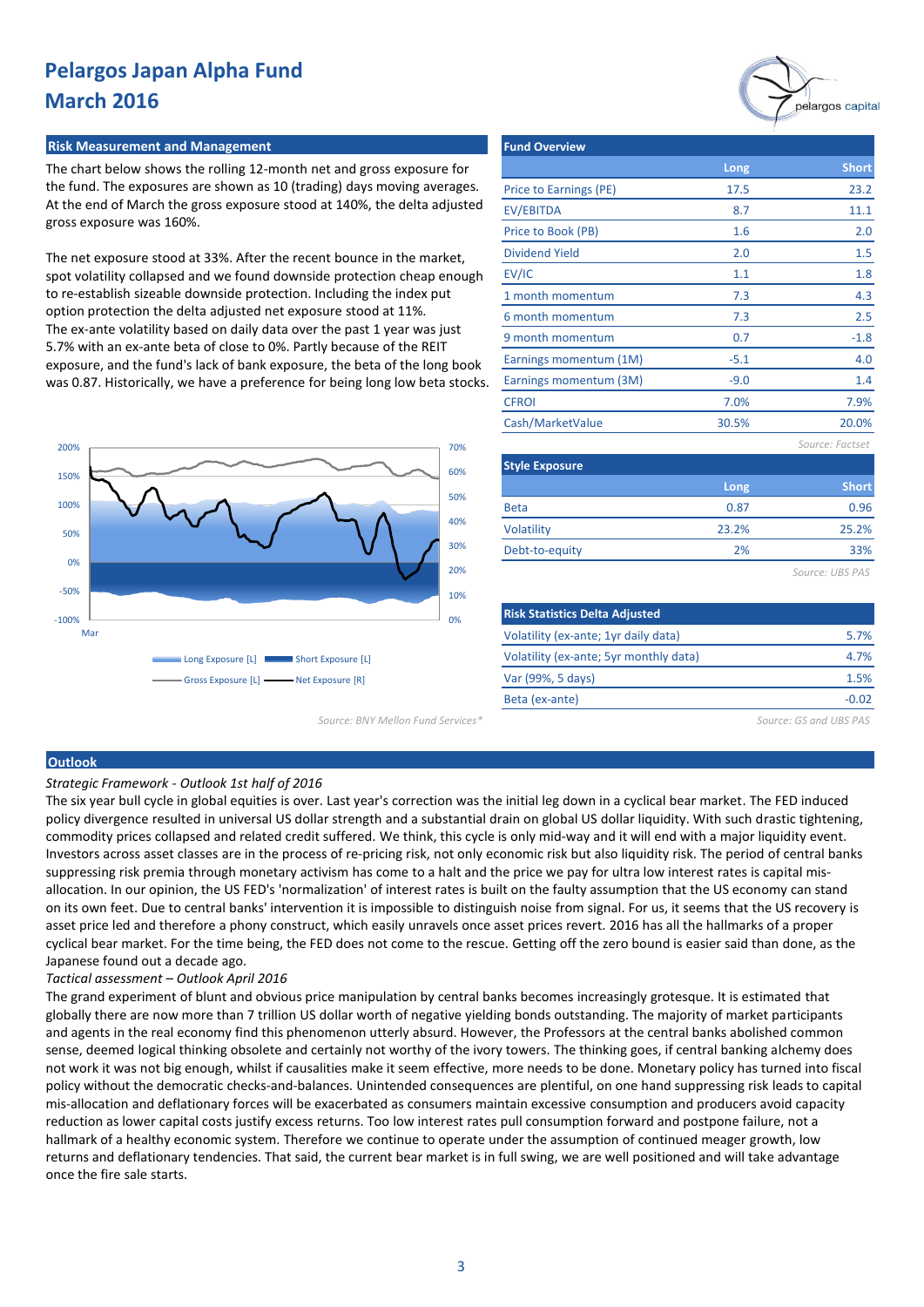

| <b>Historic Fund Performance (Monthly)</b> |          |          |          |          |            |          |          |          |          |          |            |            |
|--------------------------------------------|----------|----------|----------|----------|------------|----------|----------|----------|----------|----------|------------|------------|
|                                            | Jan      | Feb      | Mar      | Apr      | <b>May</b> | Jun      | Jul      | Aug      | Sep      | Oct      | <b>Nov</b> | <b>Dec</b> |
| <b>Class A EUR</b>                         |          |          |          |          |            |          |          |          |          |          |            |            |
| 2016                                       | 1.35%    | 0.88%    | 1.08%    |          |            |          |          |          |          |          |            |            |
| 2015                                       | $-1.28%$ | 4.85%    | $-0.32%$ | 3.21%    | 2.54%      | $-1.63%$ | $-3.07%$ | $-3.05%$ | 2.42%    | 1.83%    | 2.16%      | $-1.62%$   |
| 2014                                       | $-3.21%$ | $-0.64%$ | $-0.59%$ | $-1.03%$ | $-2.28%$   | 1.40%    | 0.19%    | $-0.64%$ | 2.01%    | $-1.94%$ | $-1.28%$   | 0.92%      |
| 2013                                       | 4.99%    | $-0.58%$ | 6.55%    | 6.10%    | $-1.05%$   | $-0.78%$ | 0.26%    | $-0.91%$ | 1.08%    | $-0.79%$ | 1.35%      | 1.61%      |
| 2012                                       | $-1.43%$ | 3.77%    | 1.31%    | $-1.26%$ | $-3.88%$   | 1.72%    | 0.79%    | 0.89%    | 1.28%    | 0.54%    | 2.53%      | 3.78%      |
| 2011                                       | 0.84%    | $-0.06%$ | $-1.56%$ | 0.10%    | $-0.19%$   | 0.38%    | $-0.01%$ | $-3.68%$ | 0.64%    | $-0.41%$ | $-2.64%$   | 1.64%      |
| 2010                                       | 0.65%    | $-0.25%$ | 3.27%    | 3.16%    | $-2.71%$   | $-1.27%$ | 1.12%    | $-0.39%$ | 0.82%    | 1.03%    | 1.28%      | 1.75%      |
| 2009                                       | 0.35%    | 1.62%    | $-0.76%$ | $-0.71%$ | 0.98%      | 1.03%    | $-1.84%$ | 2.07%    | $-1.61%$ | $-0.40%$ | $-3.37%$   | 3.19%      |
|                                            |          |          |          |          |            |          |          |          |          |          |            |            |

### **Class B EUR**

| 2016 | 1.27%    | 0.92%    | 1.18%    |          |          |          |          |          |          |          |          |          |
|------|----------|----------|----------|----------|----------|----------|----------|----------|----------|----------|----------|----------|
| 2015 | $-1.24%$ | 4.89%    | $-0.27%$ | 3.25%    | 2.57%    | $-1.67%$ | $-2.94%$ | $-3.01%$ | 2.46%    | 1.88%    | 2.06%    | $-1.42%$ |
| 2014 | $-3.16%$ | $-0.60%$ | $-0.56%$ | $-0.99%$ | $-2.24%$ | 1.44%    | 0.23%    | $-0.60%$ | 2.06%    | $-1.89%$ | $-1.24%$ | 0.96%    |
| 2013 | 5.35%    | $-0.58%$ | 6.98%    | 6.48%    | $-1.07%$ | $-0.78%$ | 0.31%    | $-0.92%$ | 1.18%    | $-0.80%$ | 1.46%    | 1.73%    |
| 2012 | $-1.38%$ | 3.81%    | 1.35%    | $-1.21%$ | $-3.83%$ | 1.76%    | 0.84%    | 0.93%    | 1.32%    | 0.58%    | 2.50%    | 4.06%    |
| 2011 | 0.93%    | $-0.03%$ | $-1.55%$ | 0.14%    | $-0.14%$ | 0.42%    | 0.03%    | $-3.63%$ | 0.69%    | $-0.38%$ | $-2.60%$ | 1.68%    |
| 2010 | 0.73%    | $-0.23%$ | 3.52%    | 3.39%    | $-2.83%$ | $-1.31%$ | 1.23%    | $-0.37%$ | 0.91%    | 1.13%    | 1.40%    | 1.89%    |
| 2009 | 2.07%    | 1.67%    | $-0.73%$ | $-0.67%$ | 1.34%    | 1.13%    | $-1.93%$ | 2.24%    | $-1.68%$ | $-0.39%$ | $-2.99%$ | 2.84%    |
| 2008 |          |          |          |          |          |          | 0.96%    | $-1.35%$ | 1.40%    | 3.44%    | 0.52%    | 1.39%    |

| <b>Historic Fund Performance (Yearly)</b> |       |       |           |        |               |      |       |       |       |  |
|-------------------------------------------|-------|-------|-----------|--------|---------------|------|-------|-------|-------|--|
|                                           | 2016  | 2015/ | 2014      | 2013   | 2012          | 2011 | 2010  | 2009  | 2008  |  |
| <b>Class A EUR</b>                        | 3.34% | 5.81% | $-6.99\%$ | 18.86% | 10.24% -4.96% |      | 8.66% | 0.36% |       |  |
| <b>Class B EUR</b>                        | 3.41% | 6.36% | $-6.52%$  | 20.57% | 10.95% -4.48% |      | 9.67% | 2.75% | 6.46% |  |

### Fund Facts Fund Facts

**Investment Objective**

| <b>Investment Manager</b>         | <b>Pelargos Capital</b>      | <b>Fund Size in EUR</b>                   | € 91,499,344                               |
|-----------------------------------|------------------------------|-------------------------------------------|--------------------------------------------|
| <b>Legal Status</b>               | FGR (fund for joint account) | <b>Fund Size in USD</b>                   | \$104,126,253                              |
| <b>Fiscal Status</b>              | VBI (tax exempt)             | <b>Participations Outstanding Class A</b> | 236                                        |
| <b>Dividend Policy</b>            | Reinvestment                 | <b>Participations Outstanding Class B</b> | 57,844                                     |
| <b>Base Currency</b>              | <b>EUR</b>                   | <b>Minimum Subscription Class A</b>       | <b>EUR 10,000</b>                          |
| <b>ISIN Class A EUR</b>           | NL0009051887                 | <b>Minimum Subscription Class B</b>       | <b>EUR 10,000</b>                          |
| <b>ISIN Class B EUR</b>           | NL0001118015                 | <b>Dealing Day</b>                        | First business day of each month           |
| <b>Inception Date Class A EUR</b> | January 2009                 | <b>Subscription</b>                       | Any dealing day, 5 business days notice    |
| <b>Inception Date Class B EUR</b> | <b>July 2008</b>             | <b>Redemption</b>                         | 15 business days notice                    |
|                                   |                              | <b>Management Fee Class A</b>             | 1.5%                                       |
| <b>Company Facts</b>              |                              | <b>Management Fee Class B</b>             | 1.0%                                       |
| <b>Firm AUM in EUR</b>            | € 207,777,998                | <b>Performance Fee Class A</b>            | 20% subject to High Watermark              |
| <b>Firm AUM in USD</b>            | \$236,451,361                | <b>Performance Fee Class B</b>            | 15% subject to High Watermark              |
|                                   |                              | <b>Early Redemption Fee</b>               | max 1% (accrues to Fund)                   |
|                                   |                              | <b>Lock-up Class B</b>                    | 1 year                                     |
| <b>Portfolio Managers</b>         |                              | <b>Service Providers</b>                  |                                            |
| <b>Richard Dingemans</b>          |                              | <b>Prime Brokers</b>                      | <b>UBS AG, Goldman Sachs International</b> |
| <b>Michael Kretschmer</b>         |                              | <b>Administrator</b>                      | <b>BNY Mellon Fund Services</b>            |
|                                   |                              | <b>Accountant</b>                         | PricewaterhouseCoopers                     |
| <b>Fund Description</b>           |                              | Legal                                     | De Brauw Blackstone Westbroek N.V.         |
| <b>Investment Strategy</b>        | <b>Equity Long/Short</b>     | <b>Title Holder</b>                       | <b>SGG Netherlands N.V.</b>                |
| <b>Investment Style</b>           | Value with a twist           | <b>Depositary</b>                         | <b>Bank of New York Mellon</b>             |

Capital appreciation through investing in long/short positions in Japanese securities 4